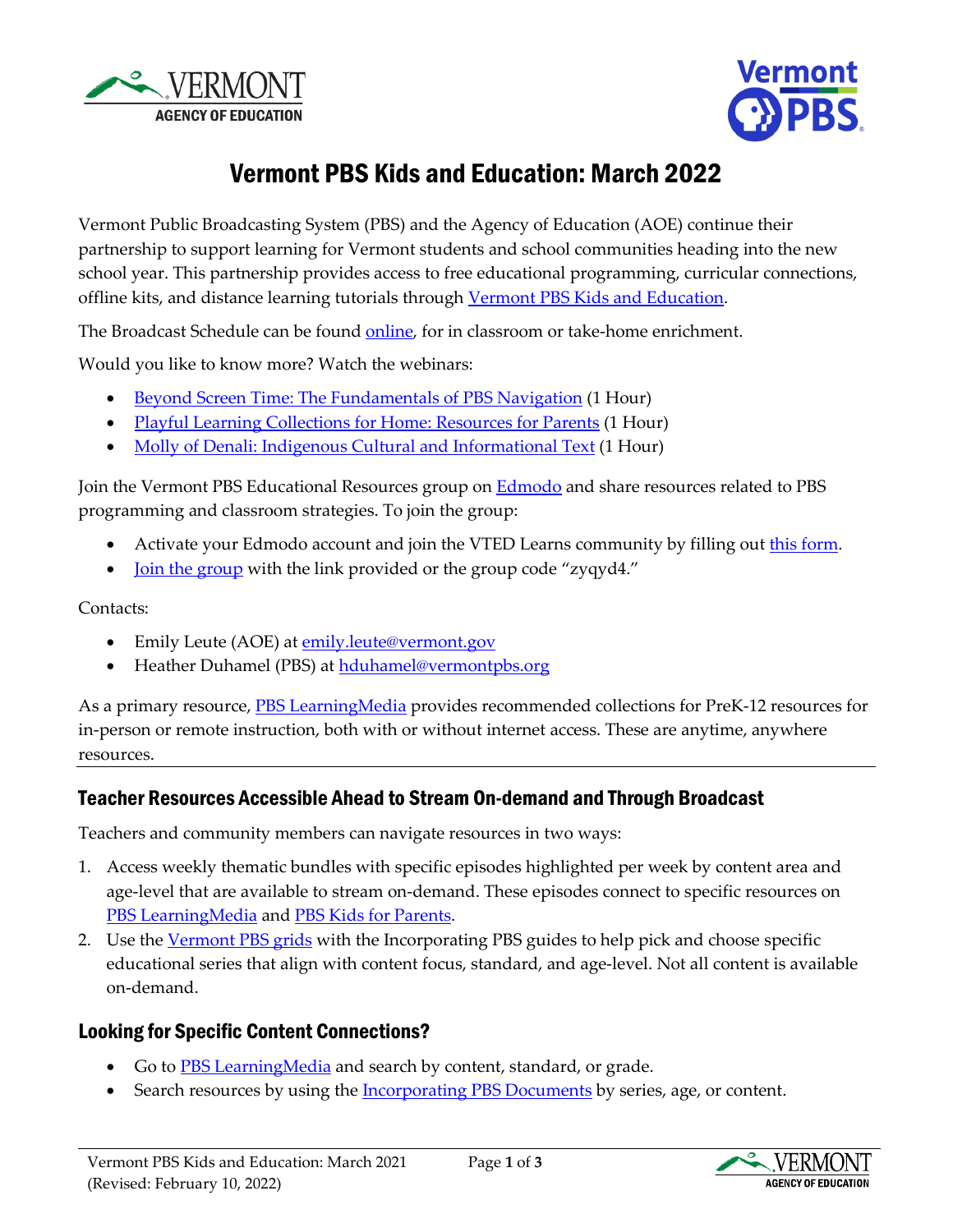# Explore the Outdoors and Celebrate Women's History Month

## Collections you might like...

#### Explore the Outdoors

It's the perfect time of year to explore! Support local families' springtime adventures with nature-themed crafts and activities from PBS KIDS for Parents and curriculum-aligned resources from PBS LearningMedia.

#### Holocaust Remembrance Collections (Grades 6-8 and 9-12)

PBSLM: [Lessons of the Holocaust Collection](https://vermont.pbslearningmedia.org/collection/lessons-of-the-holocaust/) – These three video collections offer educators a detailed exploration of different ways to approach the history of the Holocaust in the classroom.

- [Murals of the Holocaust](https://vermont.pbslearningmedia.org/collection/murals-of-the-holocaust/) describes a summer program that offers an art-integrated history course on Germany and the Holocaust.
- <u>Juliek's Violin</u> focuses on three pieces of classical music, including music from the scene in Elie Wiesel's Night where Juliek plays the violin in the concentration camp.
- [Teaching the Holocaust](https://vermont.pbslearningmedia.org/collection/teaching-the-holocaust/) explores how two middle school educators approach the teaching of Holocaust history to their students.

#### Just for Teachers!

As the nation navigates the ongoing COVID-19 pandemic, this film, [A Trusted Space,](https://vermont.pbslearningmedia.org/resource/ts20-a-trusted-space-video/a-trusted-space/) and curriculum offers tools to mitigate the effects of grief, trauma, anxiety, and other emotional stressors affecting both students and teachers.

[Virtual Professional Learning Series:](https://vermont.pbslearningmedia.org/collection/virtual-professional-learning-series-collection/) Self-care for Teachers (3-part series) COMING SOON

#### Preschool to Grade 2 – STEAM, Seasons, and Story

STEAM with [Peg + Cat](https://vermont.pbslearningmedia.org/collection/peg-cat/) – [Let's Talk, Let's Do Conversation Starters](https://vermont.pbslearningmedia.org/resource/media-integration-document-conver-cards-pegcat/activity-starters-peg-cat-activity-conversation-cards-pbs-kids/) (math)

[Changing Seasons Collection](https://vermont.pbslearningmedia.org/collection/changing-seasons/) from PBSLM

• VPR But Why Podcast and Learning Guide: Are Seeds Alive?

[Sesame Street's](https://vermont.pbslearningmedia.org/collection/sesame_street/) NEW Monster at the End of this Story Special

• Special Monster at the End of this Story Workbook

**Celebrate Women's History Month** with [Xavier Riddle and the Secret Museum,](https://pbskids.org/xavier) which introduces students to real life historical figures when they were kids.

- PBSLM: [Xavier Riddle Collection](https://vermont.pbslearningmedia.org/collection/xavier-riddle-and-the-secret-museum/), including [Helen Keller](https://vermont.pbslearningmedia.org/resource/helen-keller-media-gallery/xavier-riddle-and-the-secret-museum/), [Abigail Adams,](https://vermont.pbslearningmedia.org/resource/abigail-adams-document/xavier-riddle-and-the-secret-museum/) [Amelia Earhart](https://vermont.pbslearningmedia.org/resource/amelia-earhart-document/xavier-riddle-and-the-secret-museum/), and [Anna Pavlova](https://vermont.pbslearningmedia.org/resource/anna-pavlova-document/xavier-riddle-and-the-secret-museum/)
- [Incorporating Xavier Riddle into Your Classroom](https://education.vermont.gov/documents/edu-incorporating-xavier-riddle-and-the-secret-museum-into-your-classroom)